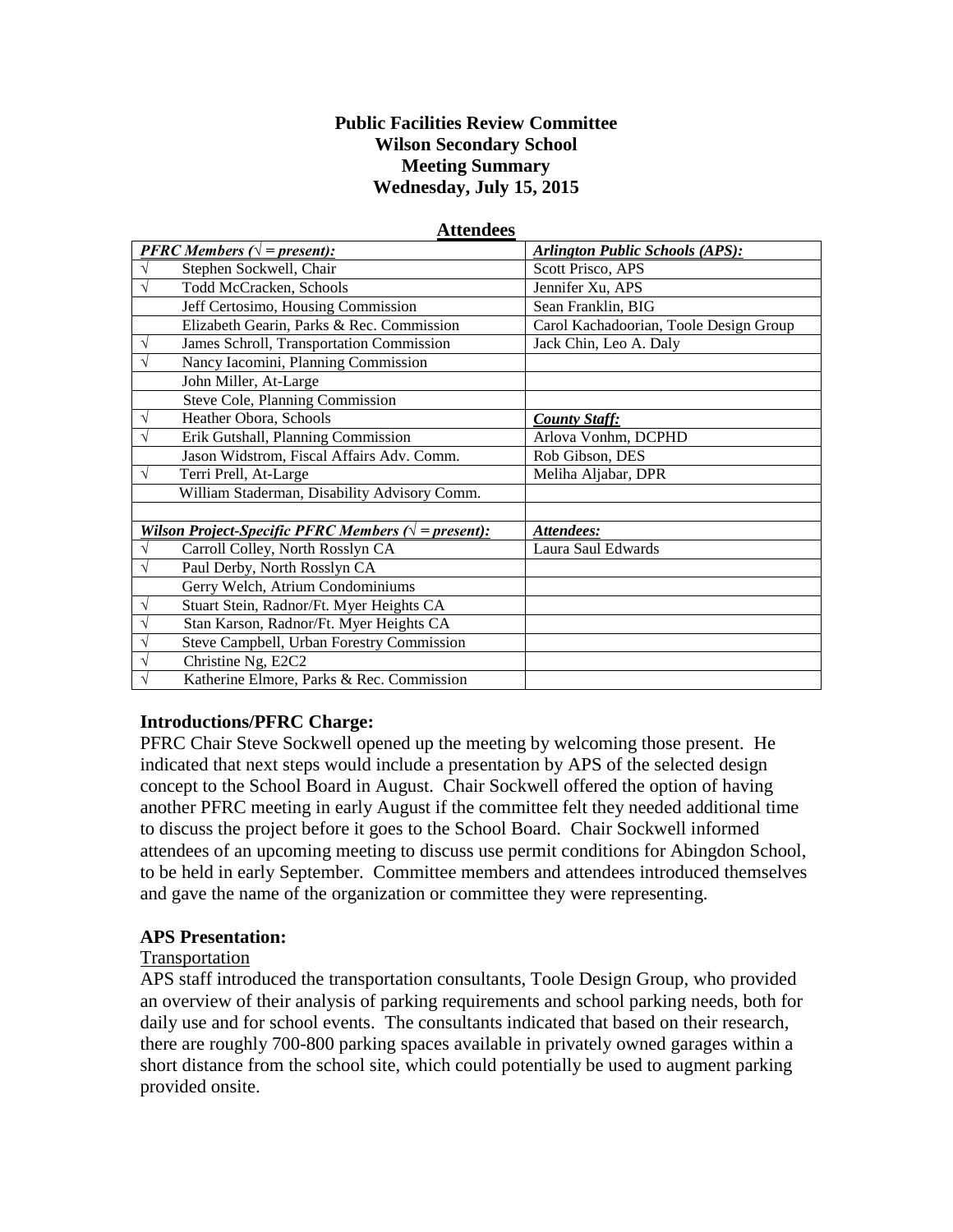## Wilson School Concept Design

The design team, led by Leo A. Daly Architects (Leo Daly) and Bjarke Ingels Group (BIG), presented an updated analysis of the selected design concept, previously referred to as the "Fanning Bars". They also responded to three main questions posed at the last meeting, including:

- What will the building look like from Wilson Boulevard?
- How does the open space work?
- What facilities in the building will be publicly available?

APS consultants presented potential sustainability strategies that might be employed here, including a geothermal water loop under the garage, solar energy, and maximizing access to daylight. The design team indicated they are still working on how to address the edges of the buildings. Finally the team presented an analysis of the different field height options and their implications on total field area. Access to the consultant's presentation can be accessed from the APS website for the Wilson School project, located here: <http://www.apsva.us/Page/29273>

APS described the School Board review process including an explanation of the purpose of the concept design review. The PFRC held a straw poll on the concept design and voted unanimously to support the APS proposal. The committee also discussed the different implications on how the building is operated if it is a shared vs. a joint use facility. APS indicated that it has not gotten to these discussions yet with the County.

## **PFRC Questions/Concerns:**

Transportation/Parking

- What is the proposed number of staff for Wilson school? How many parking spaces are currently provided?
	- o Projecting to have 141 teachers for both school programs
	- $\circ$  Currently, there are 152 spaces at the existing school site + on-street parking in the neighborhood.
- How did you assess the impact of future development on private parking availability?
	- o Toole looked at the development pipeline for nearby properties, including the proposed Penzance project
	- o Have to keep in mind that existing Penzance office parking on adjacent site will not be available for use once that development project starts. There are also no assurances regarding when the Penzance office building will be completed.
- Do other APS schools require the use of private parking garages for events?
	- o Generally, APS uses whatever is available nearby. However, there are no public parking garages in close proximity to existing schools.
	- o One potential option would be to have people park at Key School and shuttle them to this site.
- Is there potential to set up an agreement with the Penzance office use for after-hours parking?
	- o Possibly, most school events start at 7:30pm
- What is the anticipated TDM program?
	- o APS Go is their current program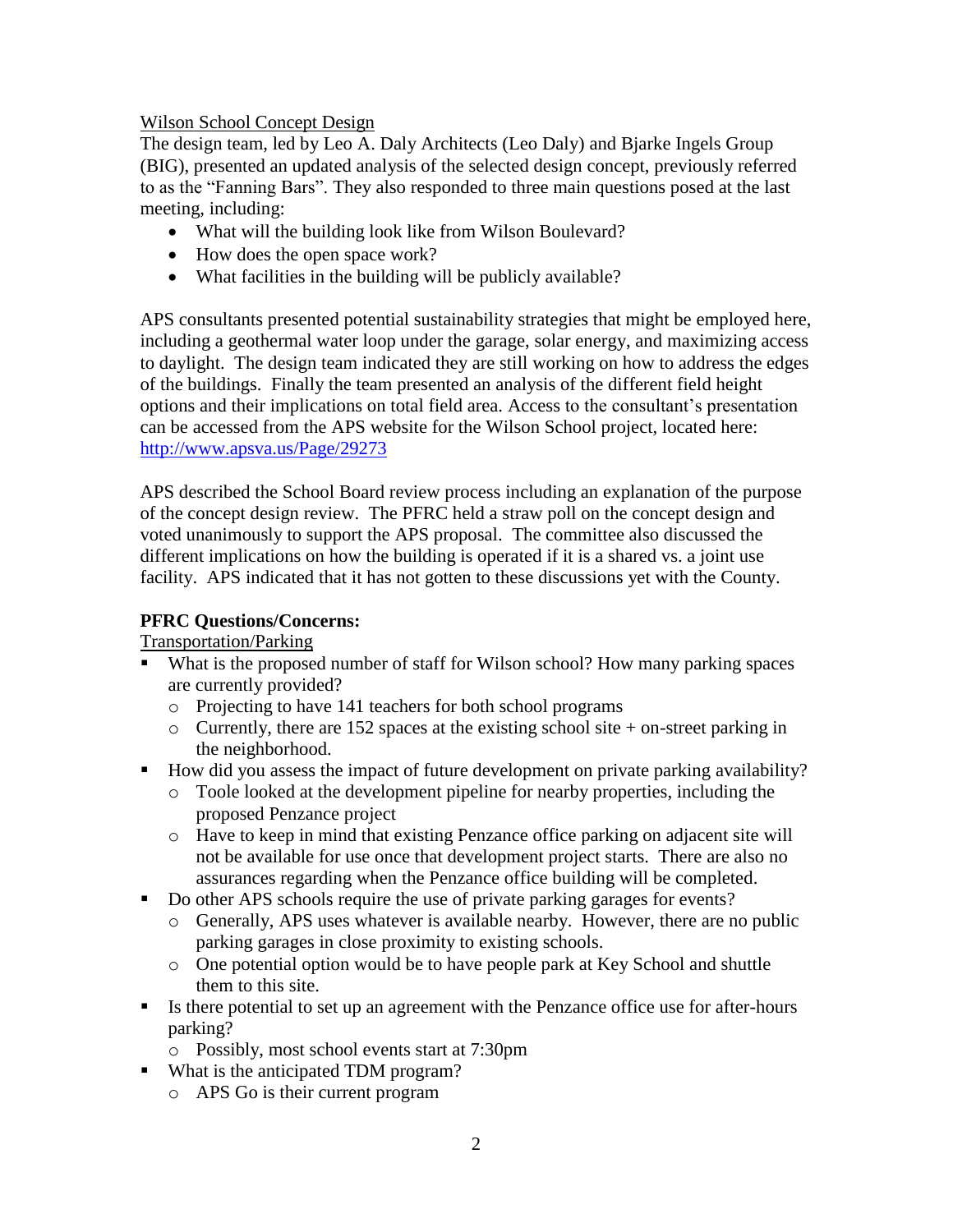- o APS is planning on partnering with Arlington Transportation Partners as well as learning more about the Arlington County employee TDM program.
- $\circ$  A monthly transit subsidy is already underway at Ashlawn (\$30-60) but it may have to be increased here.
- Are the public garage spaces available all day? What happens when the office market comes back?
	- o The parking garage spaces identified are available during the day
	- o Will have to continue to study office development and its potential impacts
- Look at the number of half-day/itinerant staff. It may be harder to encourage TDM with this population. How do you pay for parking at the same time you market TDM?
	- o This school will have a higher than average number of lower payscale staff (123 FTEs of 141 total staff)
	- o TDM can be used to encourage carpooling as well
	- o APS looking at what County does now with regard to transit subsidies and pre-tax deductions

Concept Design

- With a field elevation of 175', how would it look from the street?
	- o People would have to navigate a 5' difference. An image provided to illustrate this.
- $\blacksquare$  18<sup>th</sup> Street has a "belly" right now, is it coming out?
	- o This feature is currently at the 175' elevation.
- Concern about transition between the field and the public park
- What is the proposed programming of the upper terrace(s)?
	- o Not known yet; could be a basketball court and allow more green space to stay
- Will APS be a part of the open space planning here? The process should include an acknowledgement of the terrace and building entrances to areas intended to be accessed by the public.
	- o APS will definitely participate in the County's planned open space process for the design of the new Rosslyn Highlands Park
- What is largest flat dimension of the proposed field?
	- o Largest, open, flat area is approximately 238' X 128.5'
- Be sure to provide a visual marker on Wilson Boulevard to indicate that there is an open space back on 18th Street.
	- o This will be designed as part of parks planning process.
- Concern that it will be too shady between proposed Penzance building and the school to support trees shown there
	- o 50' distance in between building, but landscape plan is still TBD
- When is conversation about historic preservation happening?
	- o This will begin at the Design Review Committee of the HALRB on August 5<sup>th</sup>
- What is the minimum desired sidewalk width for loading and unloading? Is it possible to shorten it along 18<sup>th</sup> Street to allow more room for tree canopy?
	- $\circ$  The sidewalk could be less narrow but we want 18<sup>th</sup> Street to be a more vibrant street.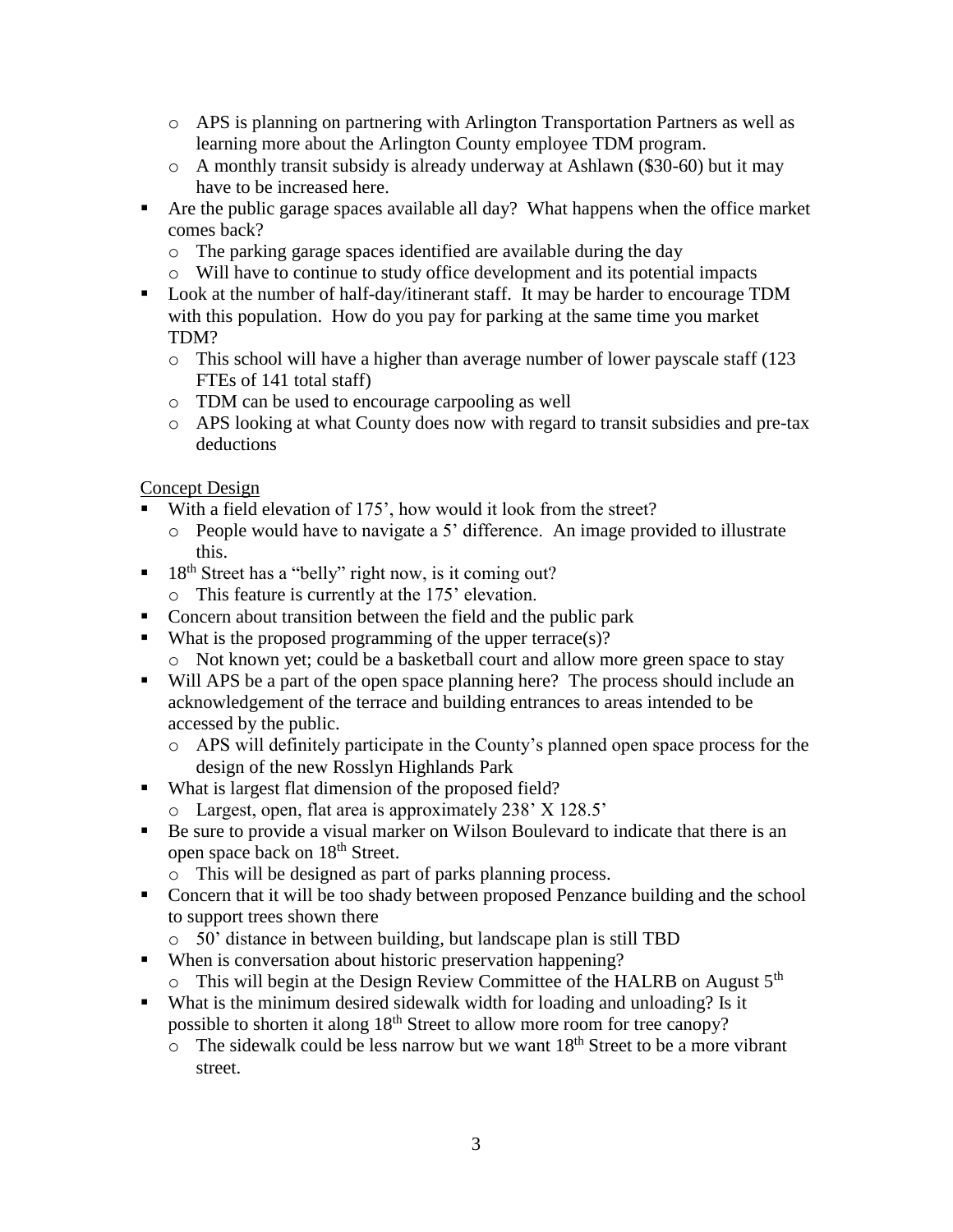- Does APS envision that the programs will remain the same size? This site could have a much taller building on it.
	- $\circ$  School Board realized what the capacity of the site is when they selected it.
	- o HB is a special program and will stay small. There is no intent to expand or add seats here.
- Will the parking deck be able to support natural grass?
	- o APS is proposing to use turf as directed by APS, but this is not 100% determined now. Turf will be more durable and able to handle lots of users
- Will you talk about lighting as part of this process? Look at Washington  $\&$  Lee as an example of what works well
- Be mindful that the existing basketball court is in frequent use.
- Good work overall! PFRC has had mostly positive remarks and no comments on building.
	- o WRAPS process allowed for people to express their concerns prior to start of PFRC.
- Please find ways to put in tree canopy. It will be a challenge but should go in on the S. side of  $18<sup>th</sup>$  street.
- What is height of semi-solid space on Wilson? o 28 feet.
- What components of the concept design is the committee being asked to agree to?
	- o Building placement
	- o Location of field
	- o Basic building configuration (fanning bars)
	- o We are NOT looking at skin, windows, or building materials yet; we're only talking about massing and volume. Schematic design gets into these details as well as streetscape
- The areas of public access are not defined yet. We will need to know this before signing off.
	- o These can be listed as an area of concern, in addition to the height of the field, in our correspondence with the School Board on the concept design
- Would any terrace be open to the public during school hours?
	- o No, that is not envisioned for the terraces or the field

Requests for additional information include the following:

- Provide more context images for N. side of 18<sup>th</sup> Street; would like to see connection to adjacent open spaces
- Provide examples of green fencing
- Clarify what is solid and what is transparent and what is partially transparent on views
- Request for feedback from County staff on parking as well
- **Provide an explanation of the difference between a shared and joint use facility**

# **BLPC Update:**

APS and their consultants presented a summary of the last Building Level Planning Committee (BLPC) meeting, held on June  $24<sup>th</sup>$ . The committee discussed parking at that meeting and APS identified some of their concerns, specifically TDM and the cost of